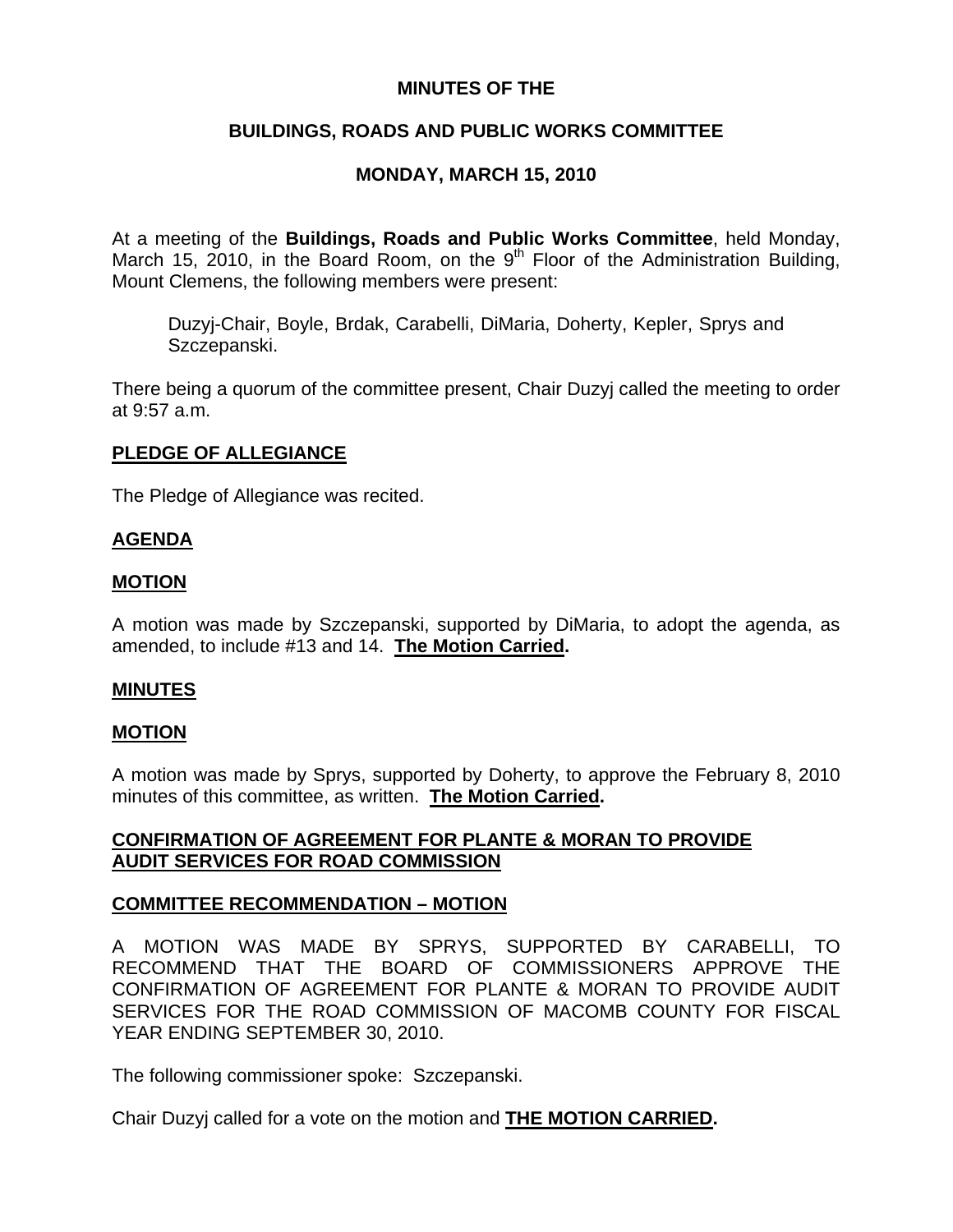### **PAYMENT OF INVOICE: BERNCO, INC./JUVENILE JUSTICE CENTER - PHASE II RENOVATIONS**

### **COMMITTEE RECOMMENDATION – MOTION**

A MOTION WAS MADE BY DOHERTY, SUPPORTED BY BRDAK, TO RECOMMEND THAT THE BOARD OF COMMISSIONERS AUTHORIZE PAYMENT OF THE FOLLOWING INVOICE:

JUVENILE JUSTICE CENTER-<br>BERNCO, INC. \$45,470.82 PHASE II

FURTHER, FUNDS ARE AVAILABLE IN THE CAPITAL BUDGET.

**THE MOTION CARRIED WITH SPRYS VOTING "NO."** 

## **REQUEST FROM TURNING POINT FOR USE OF COUNTY'S PARKING STRUCTURE FOR A "TRUNK OR TREAT" EVENT**

### **COMMITTEE RECOMMENDATION – MOTION**

A MOTION WAS MADE BY CARABELLI, SUPPORTED BY DiMARIA, TO RECOMMEND THAT THE BOARD OF COMMISSIONERS APPROVE THE REQUEST FROM TURNING POINTE, INC. FOR THE USE OF THE COUNTY'S PARKING STRUCTURE FOR A "TRUNK OR TREAT" EVENT ON SATURDAY, OCTOBER 23, 2010 FROM 9 A.M. – 4 P.M.

The following commissioners spoke: Sprys and Doherty.

Chair Duzyj called for a vote on the motion and **THE MOTION CARRIED.**

### **REQUEST FROM FRIENDS OF MT. CLEMENS FOR USE OF COUNTY LOT FOR BUD LIGHT CAR SHOW AND CRUISE NIGHT EVENT**

### **COMMITTEE RECOMMENDATION – MOTION**

A MOTION WAS MADE BY DiMARIA, SUPPORTED BY DOHERTY, TO RECOMMEND THAT THE BOARD OF COMMISSIONERS APPROVE THE REQUEST FROM THE FRIENDS OF MT. CLEMENS FOR USE OF THE COUNTY LOT BEHIND THE BUFFALO WILD WINGS BUILDING FOR A BUD LIGHT CAR SHOW AND CRUISE NIGHT EVENT.

The following commissioners spoke: Carabelli and Doherty.

Chair Duzyj called for a vote on the motion and **THE MOTION CARRIED.**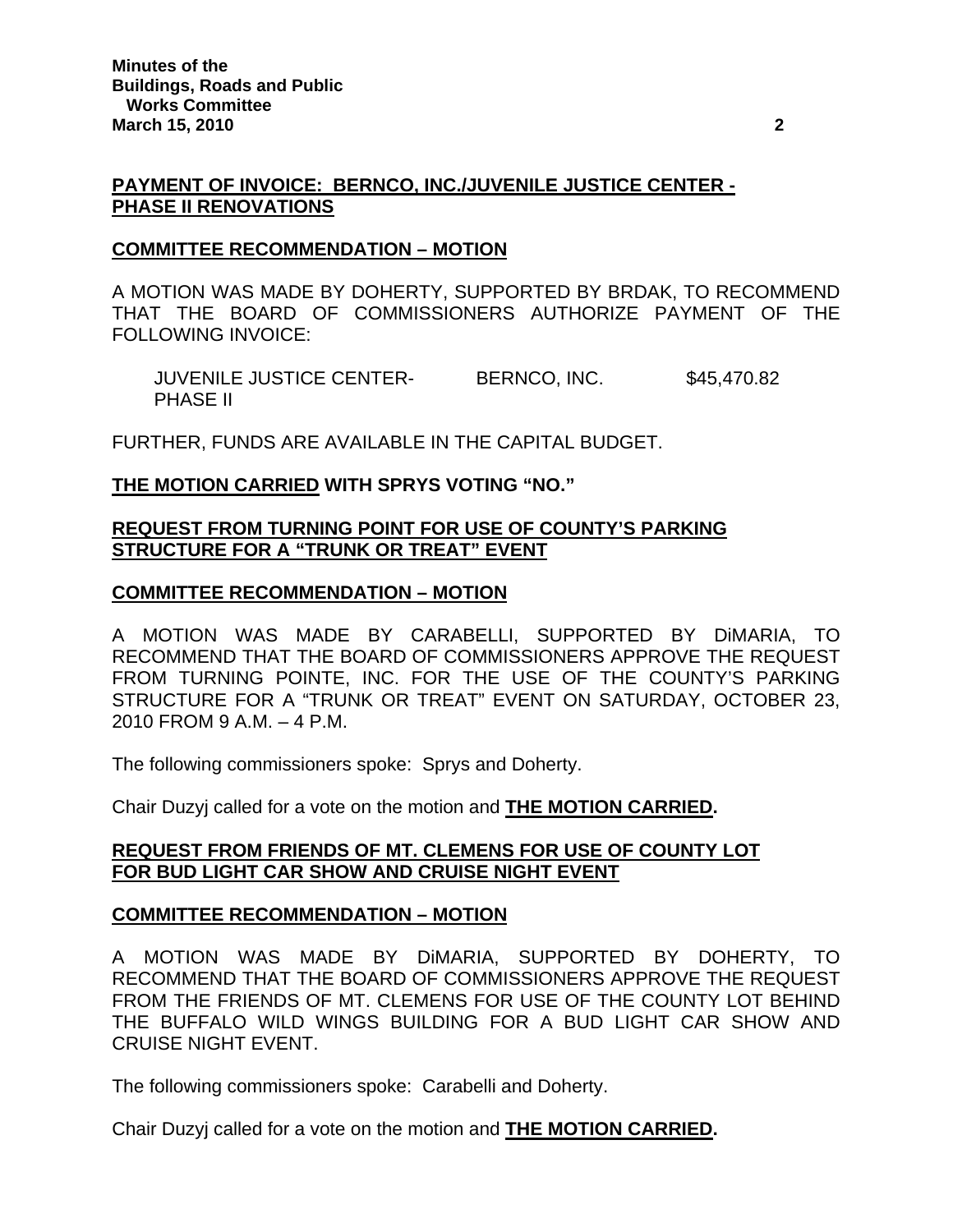### **UPDATE ON KITCHEN RENOVATION AT JAIL**

Dominic Abbate overviewed the timeline that was distributed and indicated that he would like approval for the mechanical equipment early bid package.

### **MOTION**

A motion was made by Doherty, supported by Brdak, to authorize Mr. Abbate to seek the necessary bids for the mechanical equipment, with the results to be brought back to committee for award. **The Motion Carried.** 

## **REVIEW OF PROPOSAL RE: TERMS OF LEASE EXTENSION BETWEEN COUNTY OF MACOMB AND MACOMB COUNTY BAR ASSOCIATION**

A proposed lease was distributed by Corporation Counsel.

### **COMMITTEE RECOMMENDATION – MOTION**

A MOTION WAS MADE BY DiMARIA, SUPPORTED BY CARABELLI, TO RECOMMEND THAT THE BOARD OF COMMISSIONERS APPROVE THE LEASE EXTENSION BETWEEN THE COUNTY OF MACOMB AND MACOMB COUNTY BAR ASSOCIATION.

The following commissioner spoke: Doherty.

Chair Duzyj called for a vote on the motion and **THE MOTION CARRIED.**

### **ADOPT RESOLUTION COMMENDING MATTHEW LEWIS – EAGLE SCOUT (OFFERED BY SPRYS)**

### **COMMITTEE RECOMMENDATION – MOTION**

A MOTION WAS MADE BY SPRYS, SUPPORTED BY SZCZEPANSKI, TO RECOMMEND THAT THE BOARD OF COMMISSIONERS ADOPT A RESOLUTION COMMENDING MATTHEW LEWIS – EAGLE SCOUT. **THE MOTION CARRIED.** 

### **ADOPT FULL FAITH AND CREDIT RESOLUTION FOR THE RECOVERY ZONE BOND ALLOCATION – NORTH GRATIOT INTERCEPTOR DRAIN**

### **MOTION**

A motion was made by DiMaria, supported by Szczepanski, to adopt a full faith and credit resolution for the Recovery Zone Bond Allocation –North Gratiot Interceptor Drain and forward to the Finance Committee.